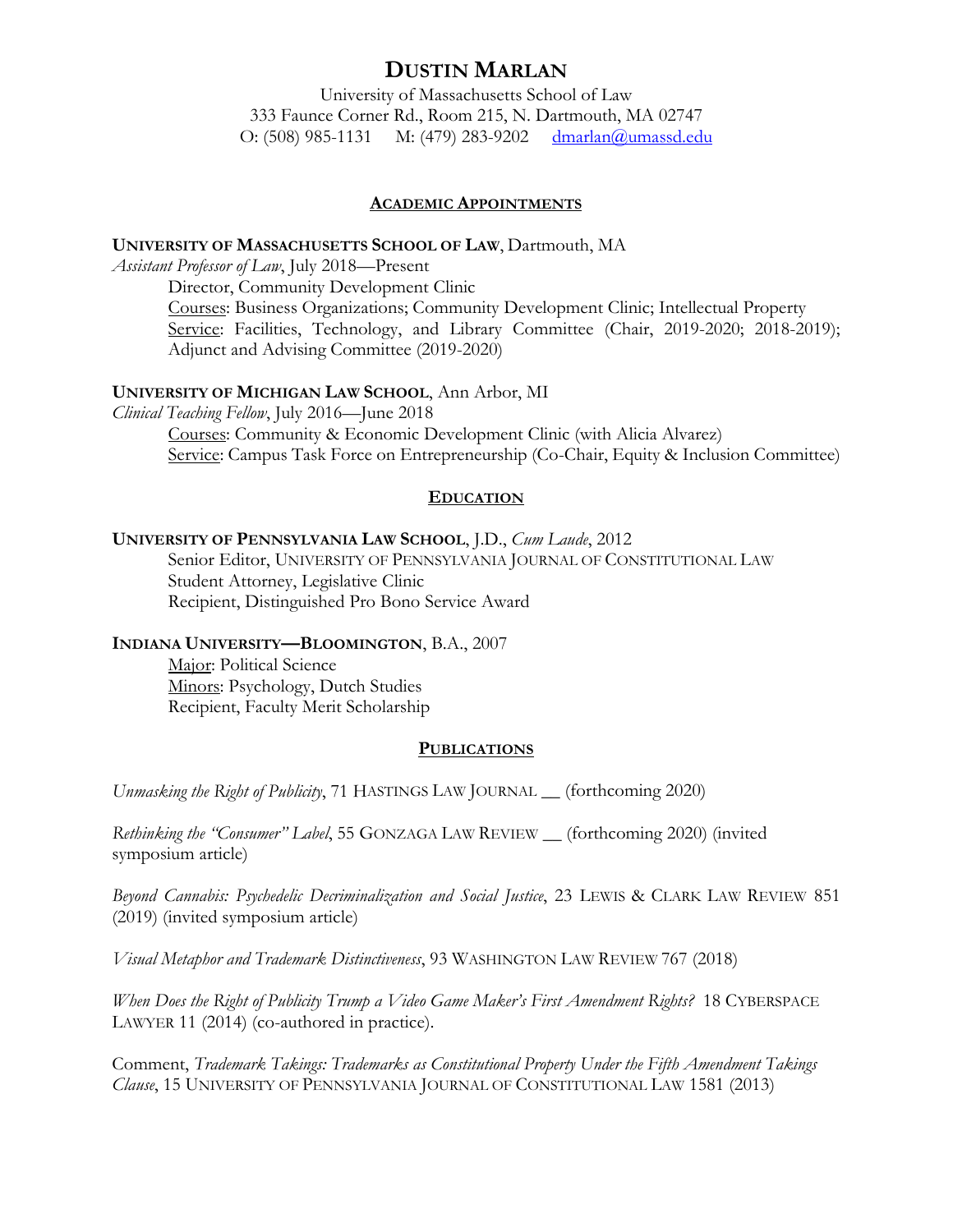### **WORKS IN PROGRESS**

*Alchemical Trade Dress*

*Dystopian Publicity* 

*Reflection Beyond Words*

# **PROFESSIONAL EXPERIENCE**

# **WILSON SONSINI GOODRICH & ROSATI PC**, Seattle, WA

*Associate*, October 2014—July 2016

*Trademarks, Copyrights & Advertising* and *Technology Transactions* practice groups. Received 2015-2016 Pro Bono Service Award for outstanding contribution to firm's pro bono program.

# **K&L GATES LLP**, Pittsburgh, PA

*Associate*, January 2013—September 2014. *Summer Associate*, May—July 2011 *IP Litigation*, *IP Procurement & Portfolio Management* and *Commercial Disputes* practice groups.

# **UNIVERSITY OF PENNSYLVANIA**, Philadelphia, PA

*Research Assistant to Professor Louis Rulli*, August—November 2012 Provided research assistance for article, Louis S. Rulli, *Roadblocks to Access to Justice: Reforming Ethical Rules to Meet the Special Needs of Low-Income Clients*, 17 UNIVERSITY OF PENNSYLVANIA JOURNAL OF LAW & SOCIAL CHANGE 347 (2014).

### **UNITED STATES SENATE**, Washington, DC

*Legislative Intern, Office of U.S. Senator Robert P. Casey Jr.*, January—May 2012 Placement in connection with the University of Pennsylvania Law School Legislative Clinic.

### **UNIVERSITY OF PENNSYLVANIA EMPLOYMENT ADVOCACY PROJECT**, Philadelphia, PA

*Senior Advocate*, September 2011—May 2012

Pro bono representation of clients appealing denials of unemployment benefits.

# **FINNEGAN, HENDERSON, FARABOW, GARRETT & DUNNER LLP**, Washington, DC

*Trademark Legal Assistant*, August 2007—July 2009 *Trademark & Copyright* practice group.

### **INDIANA UNIVERSITY—BLOOMINGTON**, Bloomington, IN

*Assistant Instructor*, May 2007—August 2007 Facilitated discussions and graded assignments for "Conversations on Race" seminar.

# **INDIANA UNIVERSITY RESIDENTIAL PROGRAMS AND SERVICES**, Bloomington, IN

*CommUNITY Educator*, January 2006—May 2007

Planned and facilitated residence hall and campus-wide educational programs on issues relating to diversity, equity and inclusion.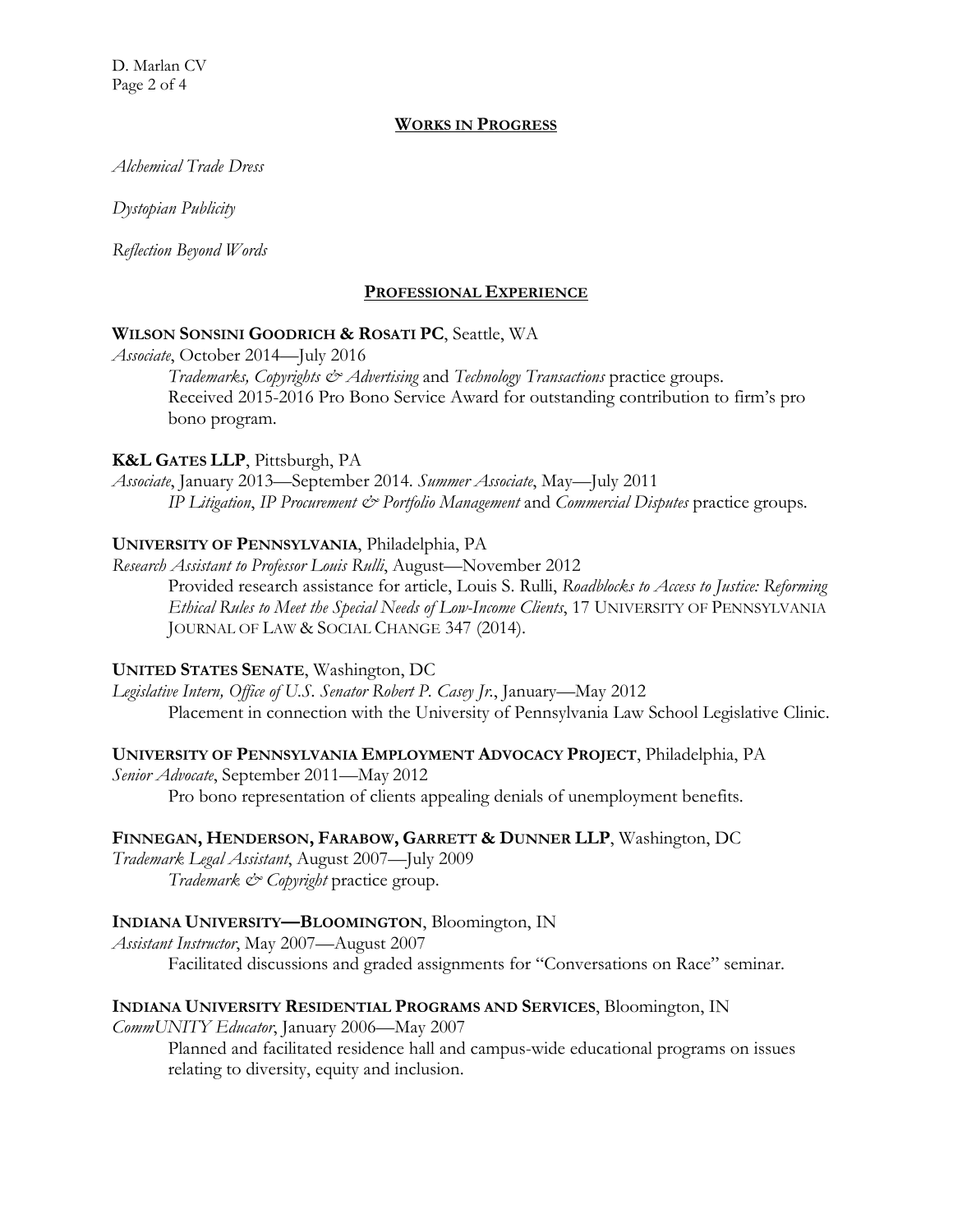### **PRESENTATIONS**

Presenter, *Rethinking the "Consumer" Label*, 2nd Annual Center for Civil and Human Rights Conference, "Medicine, Music, and Mascots: Furthering Social Justice in the Age of Intellectual Property," Gonzaga University School of Law, Spokane, WA (September 2019).

Presenter, *Rethinking the "Consumer" Label*, 8<sup>th</sup> Annual Trademark Works-in-Progress Colloquium, American University Washington College of Law, Washington, DC (September 2019).

Presenter, *Alchemical Trade Dress*, 2019 INTA Trademark Scholarship Symposium, Boston, MA (May 2019).

Participant, *Unmasking the Right of Publicity*, Eleventh Annual Junior Scholars in Intellectual Property (JSIP) Workshop, Michigan State University College of Law, East Lansing, MI (May 2019) (blind review selection process).

Poster Presenter, *Reflection Beyond Words*, 2019 American Association of Law Schools Annual Conference on Clinical Legal Education, San Francisco, CA (May 2019).

Presenter, *Beyond Cannabis: Psychedelics and Social Justice*, "The Utopia/Dystopia Project: Speculation, Legal Imagination, Becoming, and Possibilities," Tulane Law School, New Orleans, LA (April 2019).

Moderator, Entertainment Law Panel, UMass Law Review Symposium, "Navigating a New Reality: A Multi-Platform Look at Media and the Law," University of Massachusetts School of Law, Dartmouth, MA (March 2019)

Presenter, *Unmasking the Right of Publicity*, Guest Speaker Series, Suffolk University Law School, Boston, MA (March 2018).

Guest, *Unmasking the Right of Publicity*, Ipse Dixit: A Podcast on Legal Scholarship, Hosted by Brian L. Frye (December 2018).

Presenter, *Unmasking the Right of Publicity*, Guest Speaker Series, University of Kentucky College of Law, Lexington, KY (November 2018).

Presenter, *Reflection Beyond Words*, New England Clinical Conference, Roger Williams School of Law, Providence, RI (October 2018).

Presenter, *Unmasking the Right of Publicity*, 18<sup>th</sup> Annual Intellectual Property Scholars Conference (IPSC), Berkeley School of Law, Berkeley, CA (August 2018).

Presenter, "Intellectual Property Workshop: Trademarks, Copyrights, & Advertising," UMass Dartmouth Center for Innovation and Entrepreneurship, Fall River, MA (August 2018).

Guest Speaker, "Trademark Law for Entrepreneurs and Small Businesses," Course: *IP & Innovation Strategy*, University of Michigan Law School, Ann Arbor, MI (March 2018).